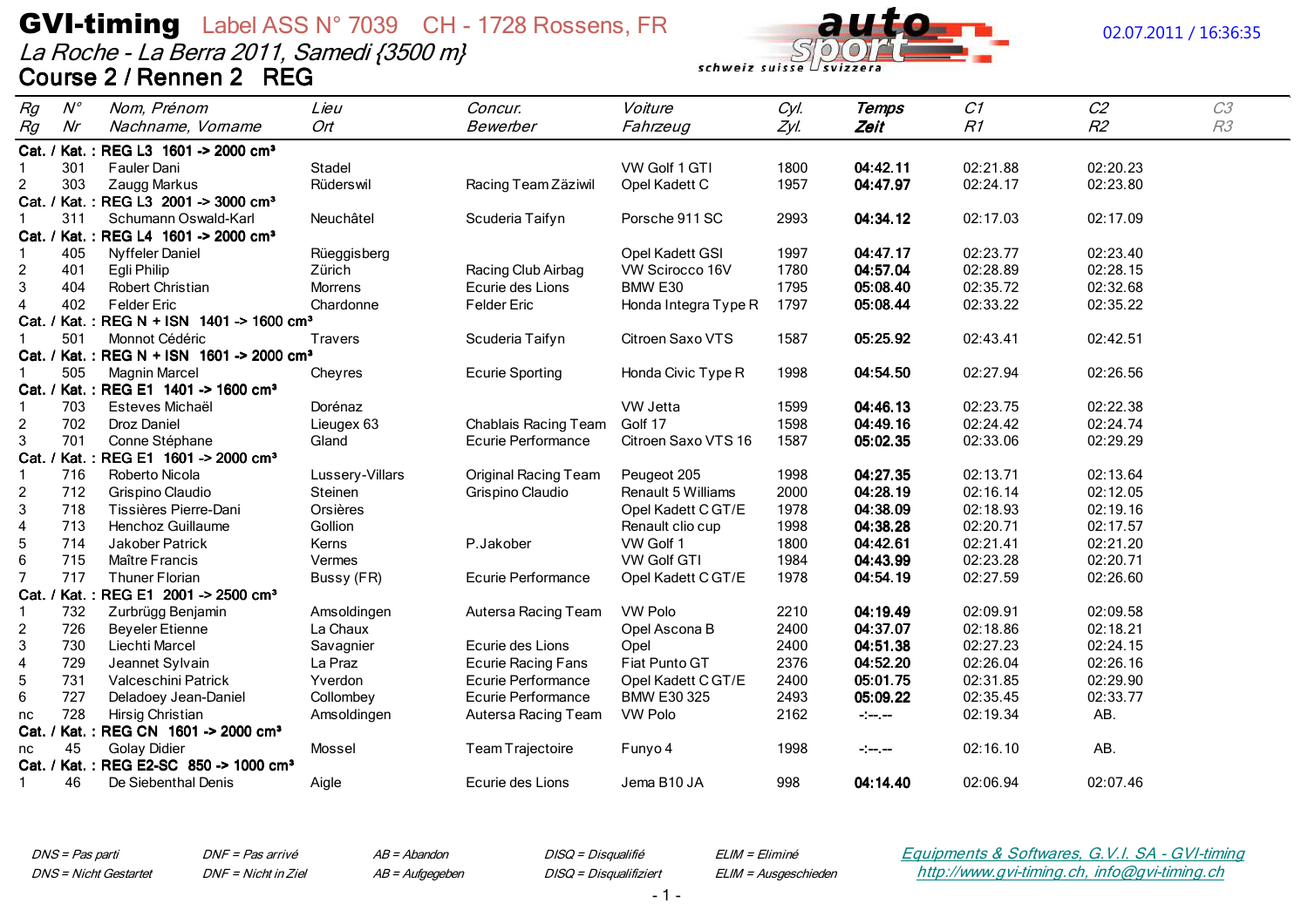# **GVI-timing** Label ASS N° 7039 CH - 1728 Rossens, FR<br>La Roche - La Berra 2011, Samedi {3500 m}<br>Course 2 / Rennen 2 H - IS



## 02.07.2011 / 17:15:42

| Rg                               | $N^{\circ}$     | Nom, Prénom                                          |                                                          | Lieu             | Concur.                                | Voiture                                         | Cyl.                 | Temps         | C1         | C <sub>2</sub>                                 | C3 |
|----------------------------------|-----------------|------------------------------------------------------|----------------------------------------------------------|------------------|----------------------------------------|-------------------------------------------------|----------------------|---------------|------------|------------------------------------------------|----|
| Rg                               | Nr              | Nachname, Vorname                                    |                                                          | Ort              | Bewerber                               | Fahrzeug                                        | Zyl.                 | Zeit          | R1         | R <sub>2</sub>                                 | R3 |
|                                  |                 | Cat. / Kat.: Historique 1601 -> 2000 cm <sup>3</sup> |                                                          |                  |                                        |                                                 |                      |               |            |                                                |    |
|                                  | 801             | Scapozza Nello                                       |                                                          | Bellinzona       |                                        | Alpine Renault A 110                            | 1800                 | 04:45.77      | 02:23.59   | 02:22.18                                       |    |
|                                  |                 | Cat. / Kat.: SS 1601 -> 2000 cm <sup>3</sup>         |                                                          |                  |                                        |                                                 |                      |               |            |                                                |    |
| $\mathbf 1$                      | 53              | Wicki Robert                                         |                                                          | Hagendorn        | Equipe Bernoise                        | Honda Integra Typ R                             | 1797                 | 04:40.52      | 02:20.07   | 02:20.45                                       |    |
| $\overline{c}$                   | 51              | Kuhn Oski                                            |                                                          | Zürich           | RCU                                    | Honda Integra Type R                            | 1797                 | 04:53.39      | 02:26.77   | 02:26.62                                       |    |
| 3                                | 52              | Scapozza Matteo                                      |                                                          | Zürich           | Squadra Corse Quadrif                  | Renault Clio RS                                 | 1998                 | 05:06.90      | 02:33.87   | 02:33.03                                       |    |
|                                  |                 | Cat. / Kat.: SS 3501 -> 4000 cm <sup>3</sup>         |                                                          |                  |                                        |                                                 |                      |               |            |                                                |    |
| -1                               | 62              | <b>Gysler Fred</b>                                   |                                                          | Chéserex         | Racing Team Nyonnais Porshe 997 GT3 RS |                                                 | 3800                 | 04:46.95      | 02:24.15   | 02:22.80                                       |    |
|                                  |                 | Cat. / Kat.: SS 4001 -> 4500 cm <sup>3</sup>         |                                                          |                  |                                        |                                                 |                      |               |            |                                                |    |
|                                  | 66              | <b>Macherel Martial</b>                              |                                                          | Bex              | Team Trajectoire                       | Subaru Impreza WRX S 4177                       |                      | 04:26.85      | 02:13.81   | 02:13.04                                       |    |
|                                  |                 |                                                      | Cat. / Kat.: SS Competition 5001 -> 5500 cm <sup>3</sup> |                  |                                        |                                                 |                      |               |            |                                                |    |
| -1                               | 71              | Mächler Albin                                        |                                                          | Wangen/SZ        | <b>ACS</b>                             | BMW 1er M-Coupé                                 | 5064                 | 04:21.58      | 02:11.04   | 02:10.54                                       |    |
|                                  |                 | Cat. / Kat.: N + ISN 1401 -> 1600 cm <sup>3</sup>    |                                                          |                  |                                        |                                                 |                      |               |            |                                                |    |
| -1                               | 76              | <b>Badertscher Bernhard</b>                          |                                                          | Heimberg         | Equipe Bernoise                        | Citroen Saxo                                    | 1587                 | 04:51.42      | 02:25.67   | 02:25.75                                       |    |
| $\overline{c}$                   | 77              | Kaltenrieder Bryan                                   |                                                          | Pomy             | Team Trajectoire                       | Peugeot 106 GTI                                 | 1600                 | 04:55.97      | 02:28.57   | 02:27.40                                       |    |
|                                  |                 | Cat. / Kat.: N + ISN 1601 -> 2000 cm <sup>3</sup>    |                                                          |                  |                                        |                                                 |                      |               |            |                                                |    |
|                                  | 81              | Sippel Fabien                                        |                                                          | Givrins          |                                        | Honda Integra Type-R                            | 1797                 | 04:50.35      | 02:25.32   | 02:25.03                                       |    |
|                                  |                 | Cat. / Kat.: N + ISN 3001 -> 3500 cm <sup>3</sup>    |                                                          |                  |                                        |                                                 |                      |               |            |                                                |    |
|                                  | 86              | Büeler Toni                                          |                                                          | Oberarth         | MST-Zentralschweiz                     | Mitsubishi Evo 10                               | 3397                 | 04:18.26      | 02:09.12   | 02:09.14                                       |    |
|                                  |                 | Cat. / Kat.: Coupe + 3500 cm <sup>3</sup>            |                                                          |                  |                                        |                                                 |                      |               |            |                                                |    |
|                                  | 91              | Forestier Jean-Marc                                  |                                                          | Cologny          | Ecurie 4 Anneaux                       | Porsche 964 RSR                                 | 3600                 | 04:37.72      | 02:18.98   | 02:18.74                                       |    |
|                                  |                 | Cat. / Kat.: GT + 3500 cm <sup>3</sup>               |                                                          |                  |                                        |                                                 |                      |               |            |                                                |    |
|                                  | 95              | <b>Buehrer Nicolas</b>                               |                                                          | <b>Bienne</b>    | <b>SHRT</b>                            | Porsche 911 GT3 RS                              | 3600                 | 04:15.54      | 02:08.55   | 02:06.99                                       |    |
|                                  |                 | Cat. / Kat.: A + ISA 1401 -> 1600 cm <sup>3</sup>    |                                                          |                  |                                        |                                                 |                      |               |            |                                                |    |
| $\mathbf{1}$                     | 107             | <b>Murisier Pierre</b>                               |                                                          | Rue              |                                        | Peugeot 106 GTi 16V                             | 1587                 | 04:31.58      | 02:16.19   | 02:15.39                                       |    |
| $\overline{c}$                   | 106             | Monod Julien                                         |                                                          | Montherod        | Racing Team Nyonnais                   | Citroën C2                                      | 1600                 | 04:40.01      | 02:19.75   | 02:20.26                                       |    |
|                                  |                 | Cat. / Kat.: A + ISA 1601 -> 2000 cm <sup>3</sup>    |                                                          |                  |                                        |                                                 |                      |               |            |                                                |    |
| $\mathbf{1}$                     | 111             | <b>Ulrich Patrick</b>                                |                                                          | Wichtrach        | Equipe Bernoise                        | <b>BMW 320i</b>                                 | 1993                 | 04:27.32      | 02:13.58   | 02:13.74                                       |    |
| $\overline{2}$                   | 112             | Wegmann Heinz                                        |                                                          | Ringgenberg      | Racing Team Zäziwil                    | Renault Clio 16V                                | 1764                 | 04:59.02      | 02:30.29   | 02:28.73                                       |    |
| nc                               | 113             | <b>Spring Andreas</b>                                |                                                          | Mamishaus        | <b>MB Motorsport Team</b>              | BMW 318is-4 E36                                 | 1795                 | $\sim$ $\sim$ | <b>DNS</b> | <b>DNS</b>                                     |    |
|                                  | 117             | Cat. / Kat.: A + ISA 3001 -> 3500 cm <sup>3</sup>    |                                                          |                  |                                        |                                                 |                      |               | 02:06.02   | 02:08.57                                       |    |
| $\mathbf{1}$<br>$\boldsymbol{2}$ | 116             | Schnellmann Roger<br><b>Kessler Thomas</b>           |                                                          | Wangen           | <b>ACS Schweiz</b>                     | Mitsubishi Lancer Ev                            | 3398<br>3398         | 04:14.59      | 02:08.92   | 02:08.32                                       |    |
|                                  | 118             | Nicolas Gerard                                       |                                                          | Siebnen<br>Forel |                                        | Mitsubishi Evo 8<br><b>Ford Escort Cosworth</b> | 3493                 | 04:17.24      | <b>DNS</b> | <b>DNS</b>                                     |    |
| nc                               |                 | Cat. / Kat.: IS 1151 -> 1400 cm <sup>3</sup>         |                                                          |                  |                                        |                                                 |                      | $\sim -1$     |            |                                                |    |
|                                  | 131             | Mathys Hans Ulrich                                   |                                                          | Grünenmatt       | Equipe Bernoise                        | Fiat Uno                                        | 1398                 | 04:18.81      | 02:09.76   | 02:09.05                                       |    |
|                                  |                 | Cat. / Kat.: IS 1401 -> 1600 cm <sup>3</sup>         |                                                          |                  |                                        |                                                 |                      |               |            |                                                |    |
| $\mathbf{1}$                     | 139             | <b>Rohr Werner</b>                                   |                                                          | Reitnau          | Equipe Bernoise                        | Toyota Corolla AE 86                            | 1600                 | 04:16.01      | 02:07.94   | 02:08.07                                       |    |
| $\boldsymbol{2}$                 | 138             | Oulevay Christophe                                   |                                                          | Chavornay        | Team VWF                               | <b>VW Scirocco</b>                              | 1600                 | 04:19.84      | 02:10.53   | 02:09.31                                       |    |
| $\ensuremath{\mathsf{3}}$        | 137             | Lanz Andreas                                         |                                                          | Maur             | Equipe Bernoise                        | Toyota Corolla AE86                             | 1600                 | 04:20.08      | 02:09.73   | 02:10.35                                       |    |
| $\overline{4}$                   | 142             | Ruedi Schmid                                         |                                                          |                  |                                        | VW Golf 18                                      | 1588                 | 04:34.36      | 02:17.70   | 02:16.66                                       |    |
|                                  |                 |                                                      |                                                          |                  |                                        |                                                 |                      |               |            |                                                |    |
|                                  | DNS = Pas parti |                                                      | DNF = Pas arrivé                                         | AB = Abandon     | DISQ = Disqualifié                     |                                                 | ELIM = Eliminé       |               |            | Equipments & Softwares, G.V.I. SA - GVI-timing |    |
|                                  |                 | <b>DNS</b> = Nicht Gestartet                         | $DNF = Nicht$ in $Ziel$                                  | AB = Aufgegeben  | DISQ = Disqualifiziert                 |                                                 | ELIM = Ausgeschieden |               |            | http://www.gvi-timing.ch, info@gvi-timing.ch   |    |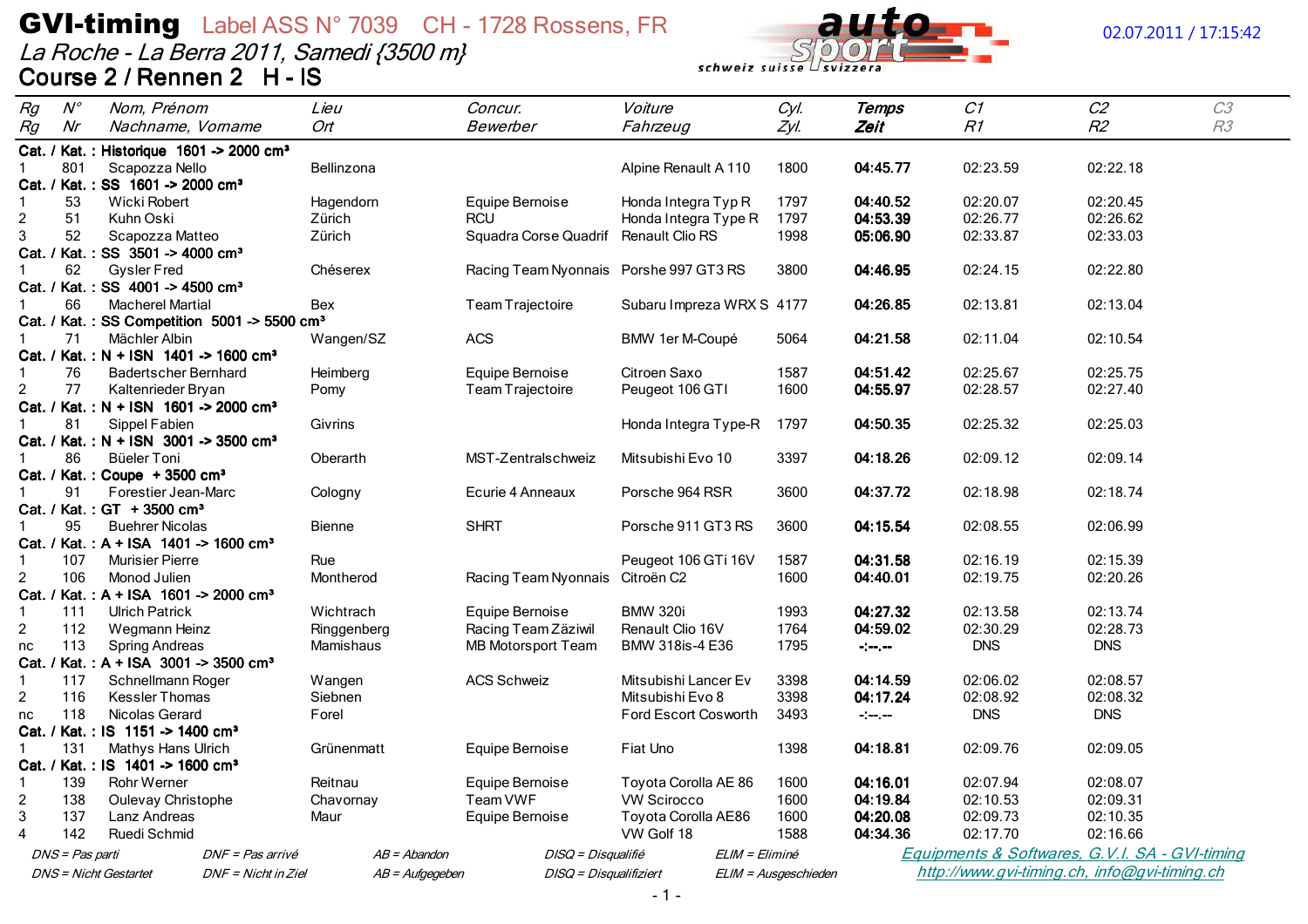## **GVI-timing** Label ASS N° 7039 CH - 1728 Rossens, FR La Roche - La Berra 2011, Samedi {3500 m} Course 2 / Rennen 2 H - IS



## 02.07.2011 / 17:15:42

| Rg | $N^{\circ}$ | Nom, Prénom                                             | Lieu              | Concur.              | Voiture           | Cyl. | Temps     | C1       | C <sub>2</sub> | C <sub>3</sub> |
|----|-------------|---------------------------------------------------------|-------------------|----------------------|-------------------|------|-----------|----------|----------------|----------------|
| Rg | Nr          | Nachname, Vorname                                       | Ort               | Bewerber             | Fahrzeug          | Zyl. | Zeit      | R1       | R2             | R <sub>3</sub> |
| 5  | 141         | Zihlmann Roland                                         | Wolhusen          | MST-Zentralschweiz   | VW Golf I         | 1598 | 04:45.88  | 02:23.82 | 02:22.06       |                |
| 6  | 140         | Sprecher Roland                                         | Kirchleerau       | Equipe Bernoise      | Peugeot 106 TDM   | 1600 | 04:54.79  | 02:28.22 | 02:26.57       |                |
| nc | 136         | Burri Stephan                                           | Schwarzenburg     | Equipe Bernoise      | Citroen Saxo      | 1587 | $-1$ $-1$ | 02:18.90 | AB.            |                |
|    |             | Cat. / Kat.: IS 1601 -> 2000 cm <sup>3</sup>            |                   |                      |                   |      |           |          |                |                |
|    | 146         | Krieg Danny                                             | Lachen            | Equipe Bernoise      | Opel Kadett C 16V | 1997 | 04:10.13  | 02:04.71 | 02:05.42       |                |
| 2  | 147         | Marty Roman                                             | Unteriberg        | W.M.Racing Car       | Opel Kadett C     | 1998 | 04:16.98  | 02:08.12 | 02:08.86       |                |
|    |             | Cat. / Kat.: IS 2001 -> 2500 cm <sup>3</sup>            |                   |                      |                   |      |           |          |                |                |
|    | 154         | Koch Josef                                              | Malters           | MST - Zentralschweiz | Opel Kadett 16 v  | 2485 | 04:10.09  | 02:04.67 | 02:05.42       |                |
| 2  | 151         | Banz Armin                                              | Schachen          | MST-Zentralschweiz   | Opel Kadett C 16V | 2486 | 04:10.50  | 02:05.53 | 02:04.97       |                |
| 3  | 153         | Zwahlen Christoph                                       | Pfyn              | Equipe Bernoise      | Opel Kadett C     | 2499 | 04:11.70  | 02:05.93 | 02:05.77       |                |
|    |             | Cat. / Kat.: IS 4001 -> 4500 cm <sup>3</sup>            |                   |                      |                   |      |           |          |                |                |
|    | 159         | Comby Alexandre                                         | La Chaux-de-Fonds | Porsche Sport Cup    | Porsche 930 turbo | 4474 | 04:28.89  | 02:15.89 | 02:13.00       |                |
|    |             | Cat. / Kat.: IS $4501 \rightarrow 5000$ cm <sup>3</sup> |                   |                      |                   |      |           |          |                |                |
|    | 165         | Pfefferlé Alain                                         | Anzère            | <b>SHRT</b>          | Porsche 935 Turbo | 4990 | 03:57.93  | 01:58.43 | 01:59.50       |                |

DNS = Pas parti **DNS** = Nicht Gestartet DNF = Pas arrivé DNF = Nicht in Ziel  $AB = Abandon$ AB = Aufgegeben DISQ = Disqualifié DISQ = Disqualifiziert ELIM = Eliminé ELIM = Ausgeschieden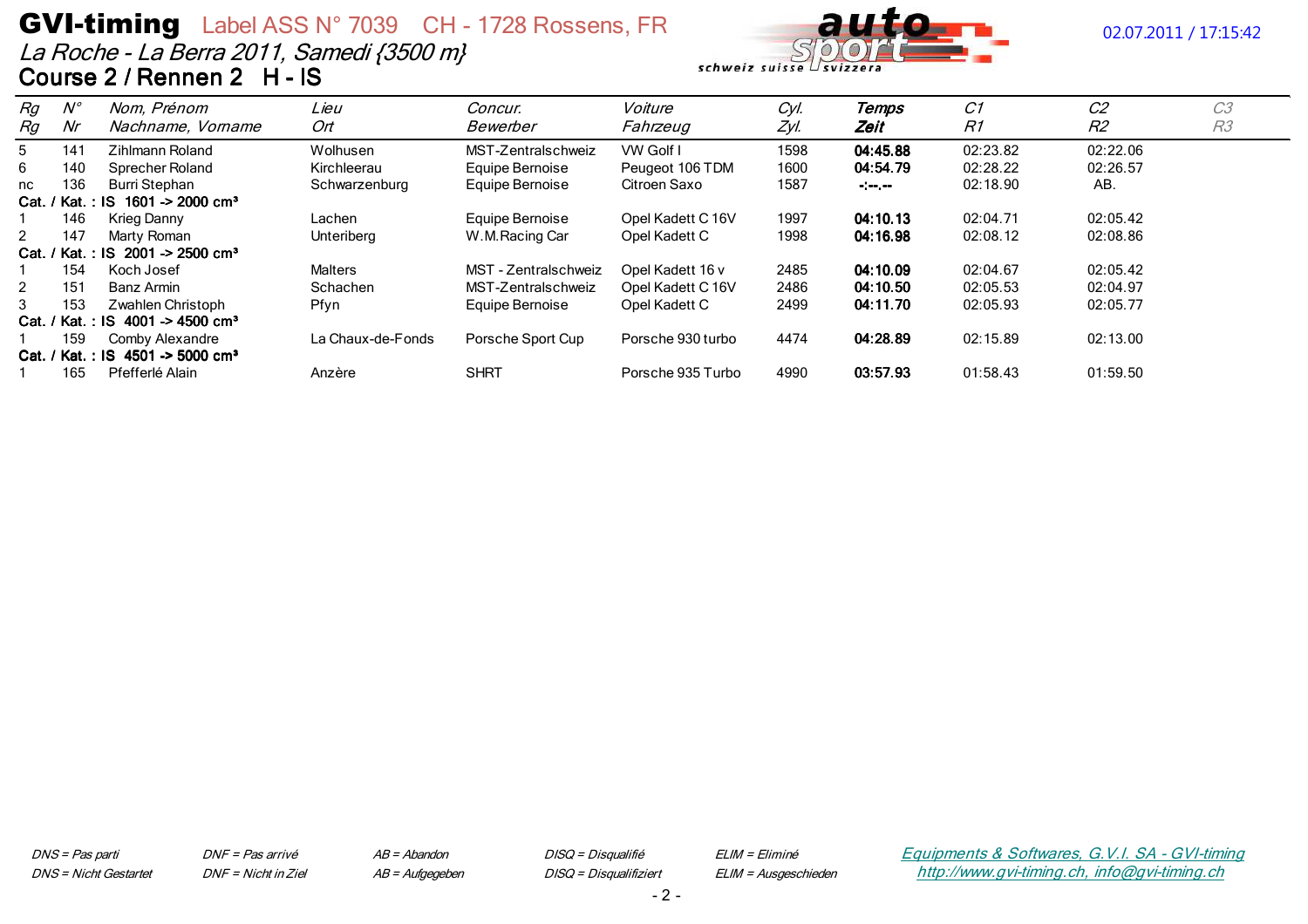La Roche - La Berra 2011, Samedi {3500 m} Course 2 / Rennen 2 E1



### 02.07.2011 / 17:56:20

| Rg             | $N^{\circ}$ | Nom, Prénom                                  | Lieu              | Concur.                   | Voiture              | Cyl. | <b>Temps</b>                                      | C1         | C2             | C3 |
|----------------|-------------|----------------------------------------------|-------------------|---------------------------|----------------------|------|---------------------------------------------------|------------|----------------|----|
| Rg             | Nr          | Nachname, Vorname                            | Ort               | Bewerber                  | Fahrzeug             | Zyl. | Zeit                                              | R1         | R <sub>2</sub> | R3 |
|                |             | Cat. / Kat.: E1 1151 -> 1400 cm <sup>3</sup> |                   |                           |                      |      |                                                   |            |                |    |
|                | 200         | Wütrich Hans                                 | Fahrni            | <b>ACS</b>                | Mini Cooper          | 1398 | 04:34.40                                          | 02:17.75   | 02:16.65       |    |
| $\overline{2}$ | 201         | Oulevey Fabrice                              | Villars-Bramard   | <b>Ecurie Sporting</b>    | Lada Samara 1.3      | 1288 | 04:41.05                                          | 02:22.36   | 02:18.69       |    |
| Cat.           |             | / Kat.: E1 1401 -> 1600 cm <sup>3</sup>      |                   |                           |                      |      |                                                   |            |                |    |
| -1             | 206         | Bürki Martin                                 | Thun              | <b>MB Motorsport Team</b> | VW Polo MB 16V       | 1598 | 04:08.77                                          | 02:04.99   | 02:03.78       |    |
| $\overline{c}$ | 202         | <b>Wittwer Daniel</b>                        | Seftigen          | Autersa Racing Team       | VW Golf 1            | 1600 | 04:22.88                                          | 02:11.75   | 02:11.13       |    |
| $\mathbf{3}$   | 209         | <b>Bieri Adrian</b>                          | Rümligen          | Autersa Racing Team       | <b>VW Scirocco</b>   | 1598 | 04:27.26                                          | 02:14.41   | 02:12.85       |    |
| $\overline{4}$ | 208         | Wüthrich Urs                                 | Schwarzenburg     | Equipe Bernoise           | Mazda 323            | 1598 | 04:32.03                                          | 02:15.36   | 02:16.67       |    |
| nc             | 203         | <b>Maillard Stive</b>                        | Chöex             | MST - Zentralschweiz      | Toyota Corolla ae86  | 1587 | $\frac{1}{2}$ and $\frac{1}{2}$ and $\frac{1}{2}$ | 02:28.87   | AB.            |    |
|                |             | Cat. / Kat.: E1 1601 -> 2000 cm <sup>3</sup> |                   |                           |                      |      |                                                   |            |                |    |
| $\mathbf{1}$   | 228         | <b>Engel Peter</b>                           | Lohnstorf         | Autersa Racing Team       | VW Golf MLP          | 2000 | 04:19.43                                          | 02:09.43   | 02:10.00       |    |
| $\overline{c}$ | 212         | Farine Benoît                                | St-Brais          | Ecurie des Ordons         | VW GOLF 16 V         | 1920 | 04:20.16                                          | 02:10.44   | 02:09.72       |    |
| $\mathbf{3}$   | 225         | Yerly Frédéric                               | Strengelbach      | Gruyère Racing Team       | Renault Clio Cup     | 1998 | 04:22.54                                          | 02:10.99   | 02:11.55       |    |
| $\overline{4}$ | 229         | Magnin Jonas                                 | Villars-sur-Glâne | <b>Ecurie Sporting</b>    | Renault Clio Cup Evo | 2000 | 04:23.27                                          | 02:12.38   | 02:10.89       |    |
| $\overline{5}$ | 214         | Amweg Sabine                                 | Strengelbach      | Equipe Bernoise           | Renault Clio Cup     | 1998 | 04:24.85                                          | 02:12.62   | 02:12.23       |    |
| $\,6\,$        | 219         | Köchli René                                  | Cham              | Zoatec Racing             | Honda Civic Vti      | 1998 | 04:24.90                                          | 02:13.72   | 02:11.18       |    |
| $\overline{7}$ | 223         | <b>Winiger Richard</b>                       | Nierlet-les-bois  | <b>Ecurie Sporting</b>    | Honda Civic WinigeR- | 1998 | 04:26.54                                          | 02:13.64   | 02:12.90       |    |
| 8              | 215         | Böhler Stefan                                | Schleinikon       | Racing Club Airbag        | Renault R5 GTE       | 1998 | 04:34.63                                          | 02:17.36   | 02:17.27       |    |
| $9\,$          | 224         | <b>Winiger Fabrice</b>                       | Grolley           | <b>Ecurie Sporting</b>    | Renault Clio Cup 3   | 1998 | 04:34.73                                          | 02:18.15   | 02:16.58       |    |
| 10             | 221         | Nicolet Jérôme                               | Cottens           | <b>Ecurie Sporting</b>    | Renault Clio RS Cup  | 1998 | 04:37.17                                          | 02:18.43   | 02:18.74       |    |
| 11             | 216         | Fellmann Marcel                              | Grossdietwil      | <b>ACS</b>                | Renault Clio 2.0 Spo | 1998 | 04:37.31                                          | 02:18.80   | 02:18.51       |    |
| 12             | 220         | Küpfer Patrick                               | Kaufdorf          | Equipe Bernoise           | Opel Corsa           | 1998 | 04:38.47                                          | 02:18.80   | 02:19.67       |    |
| 13             | 213         | Marmorat Alain                               | La Verrerie       | Ecurie des Lions          | Opel Corsa A         | 1997 | 04:42.12                                          | 02:20.60   | 02:21.52       |    |
| nc             | 222         | Villoz Hervé                                 | Sorens            | Gruyère Racing Team       | Renault clio RS      | 1998 | $-1-\epsilon$                                     | AB.        | 02:12.60       |    |
| nc             | 211         | <b>Huwiler Thomas</b>                        | Altwis            | Racing Club Airbag        | BMW E30              | 1796 | $\frac{1}{2}$ and $\frac{1}{2}$ and $\frac{1}{2}$ | AB.        | 02:20.68       |    |
| nc             | 217         | <b>Golliard Patrick</b>                      | Martigny          | Chablais Racing Team      | Alfa Roméo 155 STW   | 1998 | $\frac{1}{2}$ and $\frac{1}{2}$                   | 02:19.62   | AB.            |    |
| nc             | 218         | Grünig Hans-Rudolf                           | Frutigen          | Autersa Racing Team       | Opel Kadett-C        | 1998 | $-1 - 1 - 1 - 1 = 0$                              | <b>DNS</b> | <b>DNS</b>     |    |
| Cat.           |             | / Kat.: E1 2001 -> 2500 cm <sup>3</sup>      |                   |                           |                      |      |                                                   |            |                |    |
| -1             | 238         | Bürki Martin                                 | Amsoldingen       | Autersa Racing Team       | BMW 325is            | 2500 | 04:29.97                                          | 02:15.64   | 02:14.33       |    |
| $\overline{c}$ | 237         | <b>Bellon Lionel</b>                         | Monthey           | Chablais Racing Team      | BMW 325i e36         | 2493 | 04:44.70                                          | 02:20.93   | 02:23.77       |    |
| 3              | 236         | Wälti Antony                                 | La Cibourg        | Scuderia Taifyn           | VW Golf 1 16V        | 2008 | 04:48.27                                          | 02:24.27   | 02:24.00       |    |
| $\overline{4}$ | 235         | <b>Rohrbach Patrick</b>                      | Loveresse         |                           | BMW 325 E30          | 2493 | 04:59.49                                          | 02:30.44   | 02:29.05       |    |
|                |             | Cat. / Kat.: E1 2501 -> 3000 cm <sup>3</sup> |                   |                           |                      |      |                                                   |            |                |    |
| -1             | 241         | Mariaux Florent                              | Vionnaz           |                           | BMW 323i E30         | 2794 | 04:26.77                                          | 02:13.17   | 02:13.60       |    |
|                |             | Cat. / Kat.: E1 3001 -> 3500 cm <sup>3</sup> |                   |                           |                      |      |                                                   |            |                |    |
| -1             | 248         | Métroz Kevin                                 | Liddes            | Atelier de la Tzoumaz     | Mazda 323 GTX        | 3126 | 04:12.56                                          | 02:06.71   | 02:05.85       |    |
| $\overline{c}$ | 247         | Halter Joe                                   | Ennetmoos         | Racing Club Airbag        | Mitsubishi Lancer Ev | 3403 | 04:15.57                                          | 02:08.24   | 02:07.33       |    |
| $\mathbf{3}$   | 250         | Wüthrich Simon                               | Ranflüh           | Equipe Bernoise           | VW Golf II           | 3373 | 04:17.99                                          | 02:09.00   | 02:08.99       |    |
| $\overline{4}$ | 249         | Wälti Xavier                                 | La Cibourg        | Scuderia Taifyn           | BMW 3201E30          | 3050 | 04:49.12                                          | 02:25.70   | 02:23.42       |    |

DNS = Pas parti **DNS** = Nicht Gestartet DNF = Pas arrivé DNF = Nicht in Ziel  $AB = Abandon$ 

AB = Aufgegeben

DISQ = Disqualifié DISQ = Disqualifiziert ELIM = Eliminé ELIM = Ausgeschieden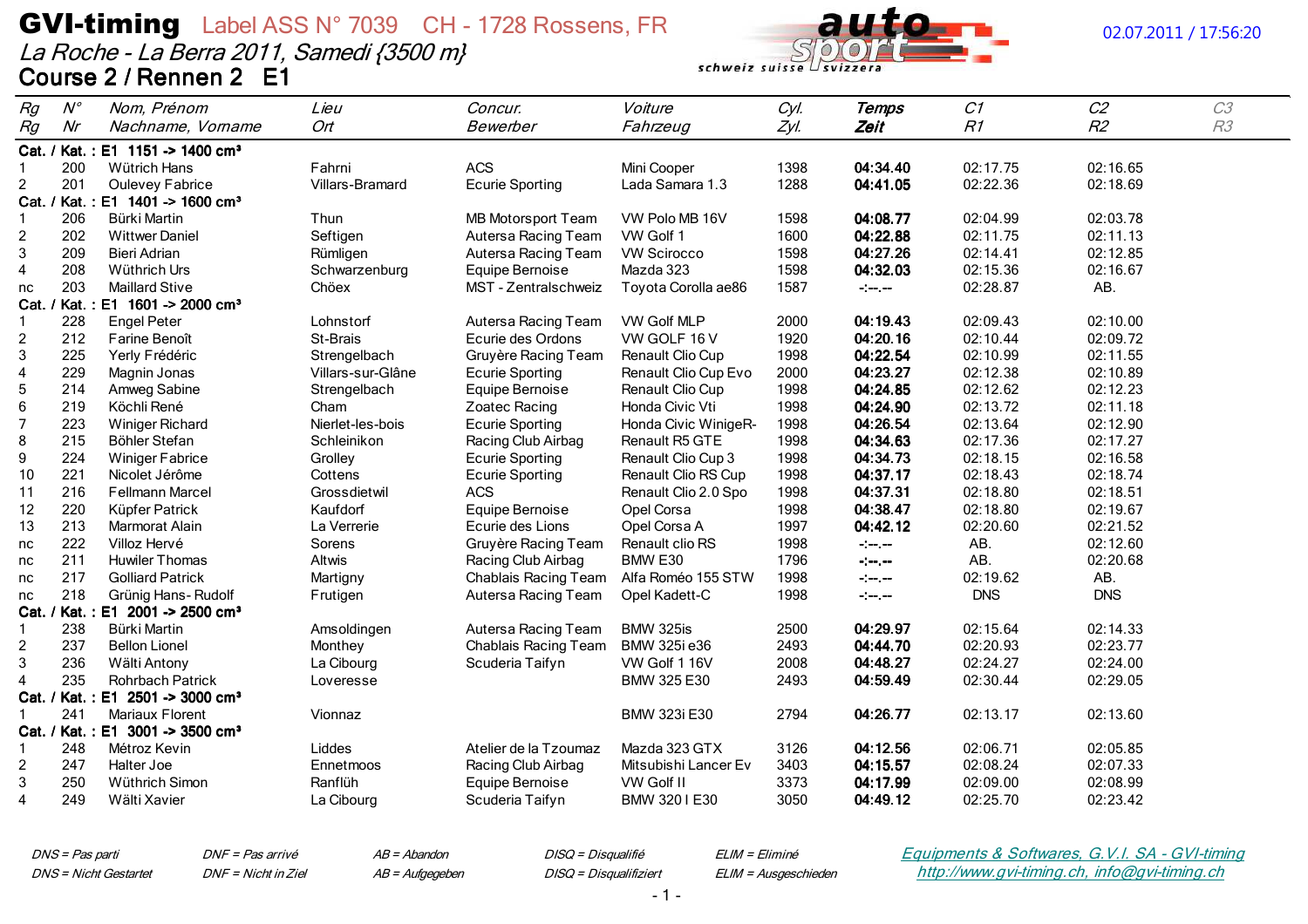La Roche - La Berra 2011, Samedi {3500 m} Course 2 / Rennen 2 E1



| Rg | $N^{\circ}$     | Nom, Prénom                                  | Lieu              | Concur.            | Voiture           | Cyl. | Temps            | C1         | C <sub>2</sub> | C <sub>3</sub> |
|----|-----------------|----------------------------------------------|-------------------|--------------------|-------------------|------|------------------|------------|----------------|----------------|
| Rg | Nr              | Nachname, Vorname                            | Ort               | Bewerber           | Fahrzeug          | ZvI  | Zeit             | R1         | R2             | R <sub>3</sub> |
|    |                 | Cat. / Kat.: E1 3501 -> 4000 cm <sup>3</sup> |                   |                    |                   |      |                  |            |                |                |
|    | 258             | Schori Hans                                  | Seelisberg        | MST-Zentralschweiz | Mitsubishi Evo RS | 3910 | 03:59.10         | 02:01.10   | 01:58.00       |                |
|    | 257             | Marti René                                   | Wattenwil         | Equipe Bernoise    | Mitsubishi        | 3570 | 04:16.26         | 02:08.70   | 02:07.56       |                |
| nc | 260             | Barraud Nicolas                              | Lonav             | Team VWF           | <b>BMW 318i</b>   | 3534 | $-1 - 1 - 1 - 1$ | <b>DNS</b> | 02:20.90       |                |
| nc | 256             | Kistler Dany                                 | Nürensdorf-Breite | Racing Club Airbag | Audi RS2          | 3784 | $-1 - 1 - 1$     | <b>DNS</b> | <b>DNS</b>     |                |
|    |                 | Cat. / Kat.: E1 4001 -> 4500 cm <sup>3</sup> |                   |                    |                   |      |                  |            |                |                |
|    | 26 <sup>2</sup> | Chiguita Jean Paul                           | Orbe              | TeamVWF            | <b>BMW 318 is</b> | 4398 | 04:24.93         | 02:13.66   | 02:11.27       |                |

DNS = Pas parti **DNS** = Nicht Gestartet DNF = Pas arrivé DNF = Nicht in Ziel  $AB = Abandon$ AB = Aufgegeben DISQ = Disqualifié DISQ = Disqualifiziert ELIM = Eliminé ELIM = Ausgeschieden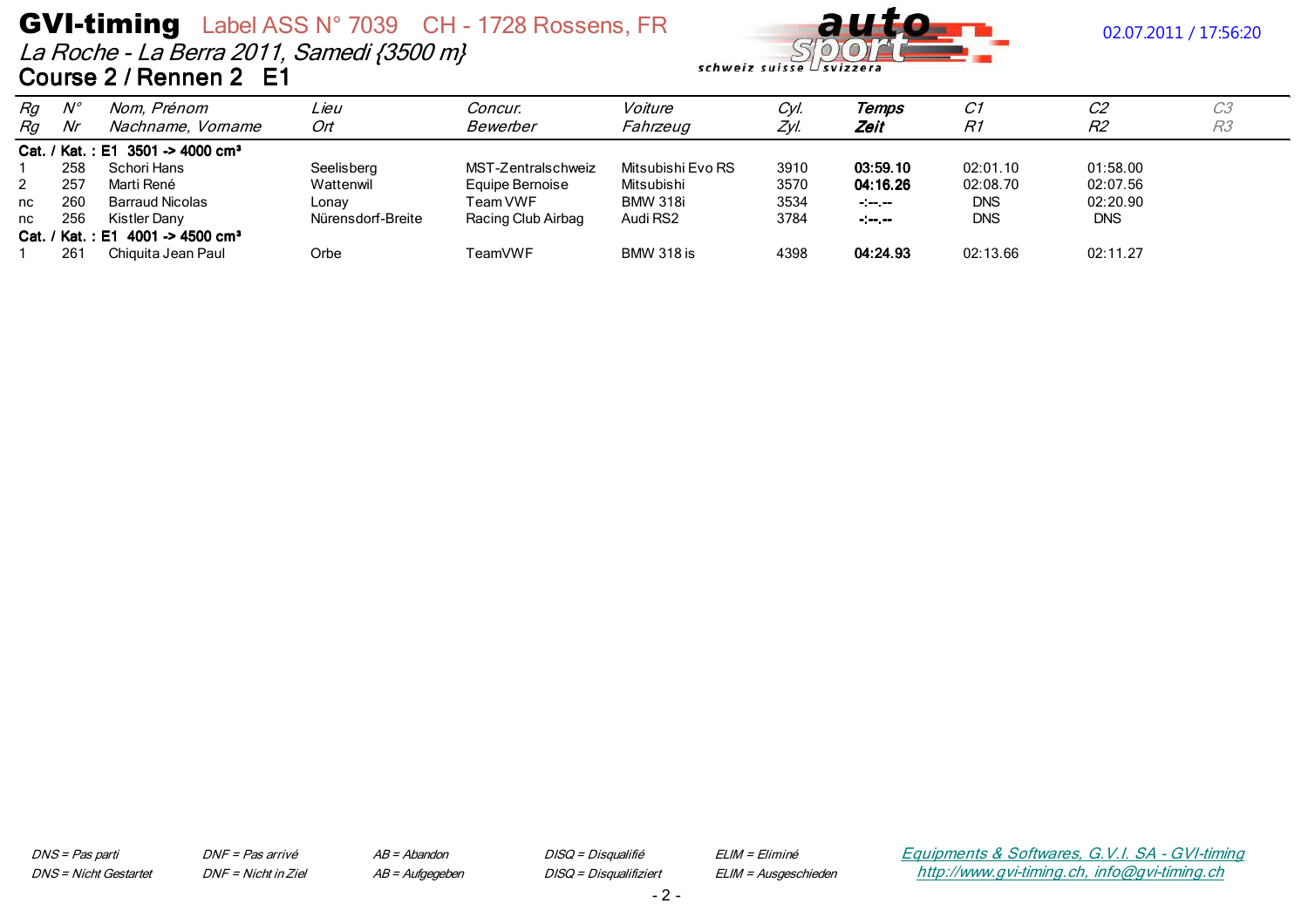La Roche - La Berra 2011, Samedi {3500 m} Course 2 / Rennen 2 CN - E2



## 02.07.2011 / 18:22:39

| Rg                        | $N^{\circ}$            | Nom, Prénom                                     | Lieu                | Concur.                | Voiture                   | Cyl. | Temps                           | C1         | C <sub>2</sub> | C3 |
|---------------------------|------------------------|-------------------------------------------------|---------------------|------------------------|---------------------------|------|---------------------------------|------------|----------------|----|
| Rg                        | Nr                     | Nachname, Vorname                               | Ort                 | Bewerber               | Fahrzeug                  | Zyl. | Zeit                            | R1         | R <sub>2</sub> | R3 |
|                           |                        | Cat. / Kat.: CN 2001 -> 3000 cm <sup>3</sup>    |                     |                        |                           |      |                                 |            |                |    |
|                           |                        | Charrière Bernard                               | Sorens              | Charrière Bernard      | PRC Power Tec CN          | 3000 | 04:24.25                        | 02:12.86   | 02:11.39       |    |
|                           |                        | Cat. / Kat.: E2-SH 600 -> 1150 cm <sup>3</sup>  |                     |                        |                           |      |                                 |            |                |    |
|                           | $\overline{2}$         | Pralong Gary                                    | Vernayaz            | Pralong Gary           | Mini Westfield trz        | 998  | 04:39.48                        | 02:19.39   | 02:20.09       |    |
|                           |                        | Cat. / Kat.: E2-SH 1151 -> 1400 cm <sup>3</sup> |                     |                        |                           |      |                                 |            |                |    |
|                           | $\boldsymbol{\Lambda}$ | <b>Bovier Jean-Pierre</b>                       | Vex                 | Ecurie 13 Etoiles      | Austin Cooper RS          | 1298 | 04:42.41                        | 02:20.96   | 02:21.45       |    |
|                           |                        | Cat. / Kat.: E2-SC 1601 -> 2000 cm <sup>3</sup> |                     |                        |                           |      |                                 |            |                |    |
| -1                        | 8                      | Hunziker Herbert                                | Pfeffikon           | Hunziker Herbert       | Norma Honda M20F          | 1998 | 03:54.92                        | 01:57.39   | 01:57.53       |    |
| $\overline{c}$            | $\overline{7}$         | Grandjean Eric                                  | Ollon               | Chablais Racing Team   | Westfield 7 SE            | 1998 | 04:19.31                        | 02:12.91   | 02:06.40       |    |
|                           |                        | Cat. / Kat.: E2-SC 2501 -> 3000 cm <sup>3</sup> |                     |                        |                           |      |                                 |            |                |    |
|                           | 13                     | Müller Urs                                      | Euthal              | Urs Müller             | Osella PA30/ Zytek        | 3000 | 03:54.76                        | 01:57.55   | 01:57.21       |    |
|                           |                        | Cat. / Kat.: E2-SS 600 -> 1150 cm <sup>3</sup>  |                     |                        |                           |      |                                 |            |                |    |
|                           | 21                     | Dougoud Nikolaj                                 | Rueyres-st-Laurent  | <b>Ecurie Sporting</b> | GDS Spyder                | 1074 | 04:04.83                        | 02:02.46   | 02:02.37       |    |
| $\overline{c}$            | 22                     | <b>Martin Steve</b>                             | Chapelle-sur-Moudon | Ecurie des Lions       | Formule BMW               | 1150 | 04:12.06                        | 02:06.32   | 02:05.74       |    |
| $\ensuremath{\mathsf{3}}$ | 23                     | Maurer Jacques                                  | Le Locle            | Jacques Maurer         | Jedi-Honda                | 1137 | 04:27.79                        | 02:14.76   | 02:13.03       |    |
| nc                        | 20                     | Lovey François                                  | Martigny            | Atelier de la Tzoumaz  | Arcobaleno                | 1000 | $\frac{1}{2}$ and $\frac{1}{2}$ | <b>DNS</b> | <b>DNS</b>     |    |
|                           |                        | Cat. / Kat.: E2-SS 1151 -> 1400 cm <sup>3</sup> |                     |                        |                           |      |                                 |            |                |    |
| $\mathbf{1}$              | 27                     | <b>Fellay Patrick</b>                           | Martigny            | Atelier de la Tzoumaz  | Formule Europe Arcob      | 1298 | 04:03.25                        | 02:02.18   | 02:01.07       |    |
| $\overline{2}$            | 26                     | Revaz Valentin                                  | Dorénaz             | Atelier de la Tzoumaz  | Formule BMW               | 1200 | 04:09.79                        | 02:04.58   | 02:05.21       |    |
|                           |                        | Cat. / Kat.: E2-SS 1601 -> 2000 cm <sup>3</sup> |                     |                        |                           |      |                                 |            |                |    |
|                           | 31                     | <b>Balmer Christian</b>                         | Wilderswil          | Bödeli Racing Club     | <b>Tatuus Renault</b>     | 2000 | 03:43.55                        | 01:51.53   | 01:52.02       |    |
| $\overline{c}$            | 34                     | Ducommun Julien                                 | Veyrier             | Ecurie de l'Ouest Rom  | <b>Tatuus Ascona</b>      | 2000 | 03:45.60                        | 01:52.48   | 01:53.12       |    |
| 3                         | 37                     | Revaz Florian                                   | Dorénaz             | Atelier de la Tzoumaz  | <b>Renault Tatuus</b>     | 2000 | 03:51.09                        | 01:55.41   | 01:55.68       |    |
| $\overline{4}$            | 32                     | <b>Chariatte Alain</b>                          | Porrentruy          | Ecurie des Ordons      | Dallara Opel F-394        | 2000 | 03:53.74                        | 01:56.52   | 01:57.22       |    |
| $\mathbf 5$               | 33                     | Debrunner Hansruedi                             | Müllheim            | <b>ACS</b>             | Dallara 398               | 2000 | 03:55.82                        | 01:58.02   | 01:57.80       |    |
| 6                         | 38                     | <b>Weber David</b>                              | Saulcy              | Ecurie des Ordons      | Dallara F302-04 Opel      | 2000 | 03:55.89                        | 01:57.74   | 01:58.15       |    |
| 7                         | 35                     | Gysin Fabian                                    | Wädenswil           | Jo Zeller Racing       | Dallara 399/300 Fiat      | 2000 | 03:57.00                        | 01:58.02   | 01:58.98       |    |
| 8                         | 36                     | Planchamp Didier                                | Vionnaz             | Chablais Racing Team   | Formule Tatuus Renau      | 1998 | 03:58.57                        | 01:58.89   | 01:59.68       |    |
| 9                         | 40                     | Pillonel Yann                                   | Arbaz               | Atelier de la Tzoumaz  | Opel Lotus                | 2000 | 04:07.91                        | 02:04.08   | 02:03.83       |    |
| 10                        | 39                     | Weber Christophe                                | Saulcy              | Ecurie des Ordons      | Dallara F302-04           | 2000 | 04:11.52                        | 02:08.15   | 02:03.37       |    |
| 11                        | 42                     | <b>Berguerand Louis</b>                         | Charrat             | Chablais Racing Team   | Tatuus                    | 2000 | 04:11.61                        | 02:05.86   | 02:05.75       |    |
| 12                        | 41                     | Chatelet Mickaël                                | Troistorrents       | Chablais Racing Team   | <b>Tatuus Renault</b>     | 2000 | 04:12.18                        | 02:05.01   | 02:07.17       |    |
|                           | Cat. / Kat. :          | $E2-SS + 2000 cm3$                              |                     |                        |                           |      |                                 |            |                |    |
|                           | 48                     | <b>Steiner Marcel</b>                           | Oberdiessbach       | Equipe Bernoise        | Osella FA30/Zytek         | 3000 | 03:31.94                        | 01:45.57   | 01:46.37       |    |
| $\overline{\mathbf{c}}$   | 49                     | Volluz Joel                                     | Le Chable           | Ecurie 13 Etoiles      | Reynard 95 D              | 3000 | 03:34.22                        | 01:45.92   | 01:48.30       |    |
| $\ensuremath{\mathsf{3}}$ | 47                     | Lachat Florian                                  | Porrentruy          | Jenzer Motorsport      | <b>Tatuus Mugen Turbo</b> | 2975 | 03:39.18                        | 01:48.69   | 01:50.49       |    |
| 4                         | 50                     | <b>Berguerand Eric</b>                          | Martigny            | Atelier de la Tzoumaz  | Lola b99                  | 3000 | 03:55.40                        | 01:59.32   | 01:56.08       |    |

DNS = Pas parti **DNS** = Nicht Gestartet DNF = Pas arrivé DNF = Nicht in Ziel  $AB = Abandon$ AB = Aufgegeben DISQ = Disqualifié DISQ = Disqualifiziert ELIM = Eliminé ELIM = Ausgeschieden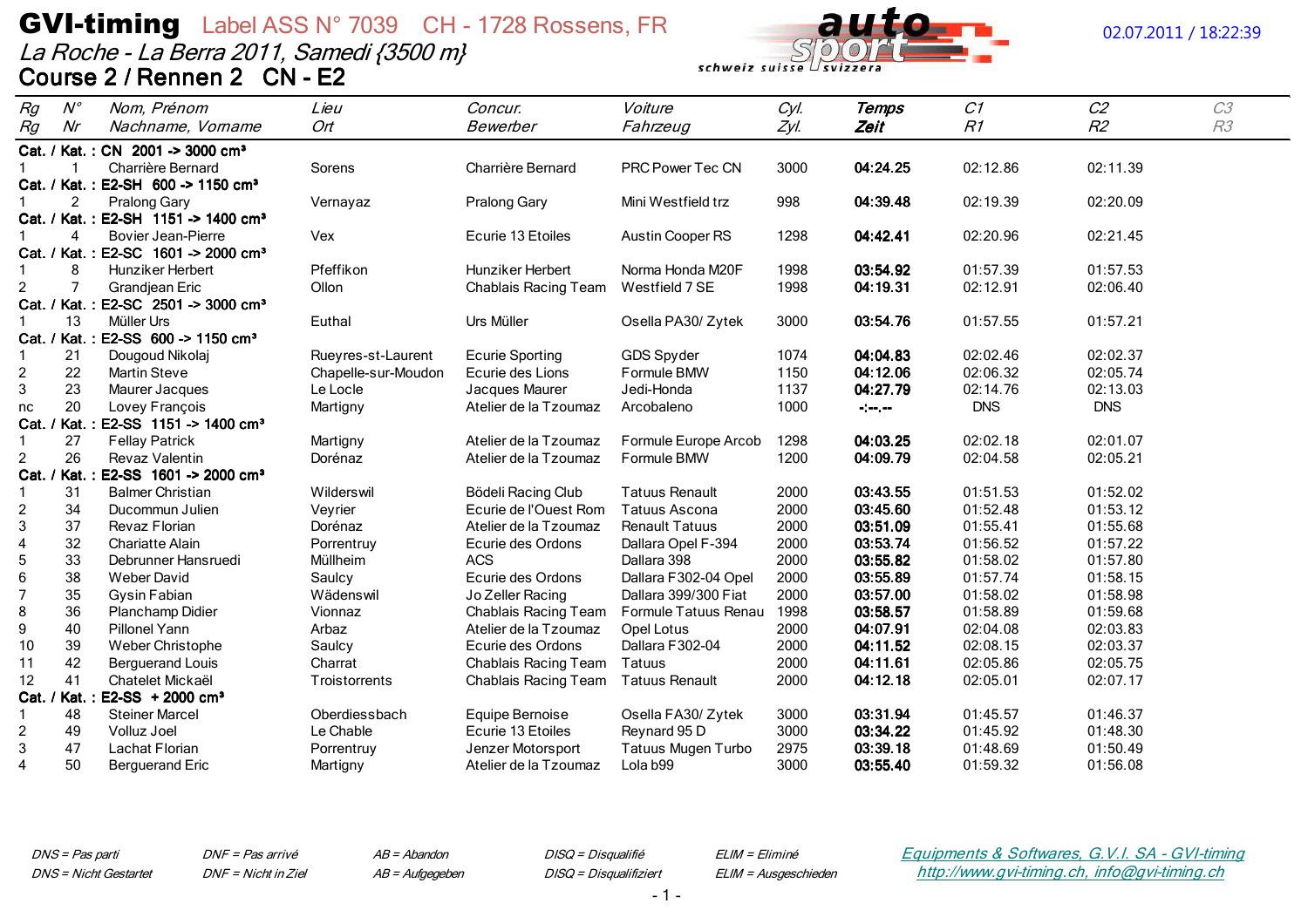

schweiz suisse

| Rg             | $N^{\circ}$ | Nom, Prénom             | Lieu                | Concur.                   | Voiture                   | Cyl. | Groupe             | Temps    | V.Moy.    |
|----------------|-------------|-------------------------|---------------------|---------------------------|---------------------------|------|--------------------|----------|-----------|
| Rg             | Nr          | Nachname, Vorname       | Ort                 | Bewerber                  | Fahrzeug                  | Zyl. | Gruppe             | Zeit     | $Ø$ spd   |
| $\mathbf{1}$   | 48          | <b>Steiner Marcel</b>   | Oberdiessbach       | Equipe Bernoise           | Osella FA30/ Zytek        | 3000 | E <sub>2</sub> -SS | 03:31.94 | ${118.9}$ |
| $\overline{c}$ | 49          | Volluz Joel             | Le Chable           | Ecurie 13 Etoiles         | Reynard 95 D              | 3000 | E <sub>2</sub> -SS | 03:34.22 | ${117.6}$ |
| 3              | 47          | Lachat Florian          | Porrentruy          | Jenzer Motorsport         | <b>Tatuus Mugen Turbo</b> | 2975 | E <sub>2</sub> -SS | 03:39.18 | ${114.9}$ |
| 4              | 31          | <b>Balmer Christian</b> | Wilderswil          | Bödeli Racing Club        | <b>Tatuus Renault</b>     | 2000 | E <sub>2</sub> -SS | 03:43.55 | ${112.7}$ |
| 5              | 34          | Ducommun Julien         | Veyrier             | Ecurie de l'Ouest Romand  | <b>Tatuus Ascona</b>      | 2000 | E <sub>2</sub> -SS | 03:45.60 | ${111.7}$ |
| 6              | 37          | Revaz Florian           | Dorénaz             | Atelier de la Tzoumaz     | <b>Renault Tatuus</b>     | 2000 | E <sub>2</sub> -SS | 03:51.09 | ${109.0}$ |
| $\overline{7}$ | 32          | <b>Chariatte Alain</b>  | Porrentruy          | Ecurie des Ordons         | Dallara Opel F-394        | 2000 | E <sub>2</sub> -SS | 03:53.74 | ${107.8}$ |
| 8              | 13          | Müller Urs              | Euthal              | Urs Müller                | Osella PA30/ Zytek        | 3000 | E <sub>2</sub> -SC | 03:54.76 | ${107.3}$ |
| 9              | 8           | Hunziker Herbert        | Pfeffikon           | Hunziker Herbert          | Norma Honda M20F          | 1998 | E <sub>2</sub> -SC | 03:54.92 | ${107.2}$ |
| 10             | 50          | <b>Berguerand Eric</b>  | Martigny            | Atelier de la Tzoumaz     | Lola b99                  | 3000 | E <sub>2</sub> -SS | 03:55.40 | ${107.0}$ |
| 11             | 33          | Debrunner Hansruedi     | Müllheim            | <b>ACS</b>                | Dallara 398               | 2000 | E <sub>2</sub> -SS | 03:55.82 | ${106.8}$ |
| 12             | 38          | <b>Weber David</b>      | Saulcy              | Ecurie des Ordons         | Dallara F302-04 Opel      | 2000 | E <sub>2</sub> -SS | 03:55.89 | ${106.8}$ |
| 13             | 35          | Gysin Fabian            | Wädenswil           | Jo Zeller Racing          | Dallara 399/300 Fiat 16V  | 2000 | E <sub>2</sub> -SS | 03:57.00 | ${106.3}$ |
| 14             | 165         | Pfefferlé Alain         | Anzère              | <b>SHRT</b>               | Porsche 935 Turbo         | 4990 | IS                 | 03:57.93 | ${105.9}$ |
| 15             | 36          | Planchamp Didier        | Vionnaz             | Chablais Racing Team      | Formule Tatuus Renault    | 1998 | E <sub>2</sub> -SS | 03:58.57 | ${105.6}$ |
| 16             | 258         | Schori Hans             | Seelisberg          | MST-Zentralschweiz        | Mitsubishi Evo RS         | 3910 | E1                 | 03:59.10 | ${105.3}$ |
| 17             | 27          | <b>Fellay Patrick</b>   | Martigny            | Atelier de la Tzoumaz     | Formule Europe Arcobaleno | 1298 | E <sub>2</sub> -SS | 04:03.25 | ${103.5}$ |
| 18             | 21          | Dougoud Nikolaj         | Rueyres-st-Laurent  | <b>Ecurie Sporting</b>    | GDS Spyder                | 1074 | E <sub>2</sub> -SS | 04:04.83 | ${102.9}$ |
| 19             | 40          | Pillonel Yann           | Arbaz               | Atelier de la Tzoumaz     | Opel Lotus                | 2000 | E <sub>2</sub> -SS | 04:07.91 | ${101.6}$ |
| 20             | 206         | Bürki Martin            | Thun                | <b>MB Motorsport Team</b> | VW Polo MB 16V            | 1598 | E1                 | 04:08.77 | ${101.2}$ |
| 21             | 26          | Revaz Valentin          | Dorénaz             | Atelier de la Tzoumaz     | Formule BMW               | 1200 | E <sub>2</sub> -SS | 04:09.79 | ${100.8}$ |
| 22             | 154         | Koch Josef              | Malters             | MST - Zentralschweiz      | Opel Kadett 16 v          | 2485 | IS                 | 04:10.09 | ${100.7}$ |
| 23             | 146         | <b>Krieg Danny</b>      | Lachen              | Equipe Bernoise           | Opel Kadett C 16V         | 1997 | IS                 | 04:10.13 | ${100.7}$ |
| 24             | 151         | <b>Banz Armin</b>       | Schachen            | MST-Zentralschweiz        | Opel Kadett C 16V         | 2486 | IS                 | 04:10.50 | ${100.5}$ |
| 25             | 39          | Weber Christophe        | Saulcy              | Ecurie des Ordons         | Dallara F302-04           | 2000 | E <sub>2</sub> -SS | 04:11.52 | ${100.1}$ |
| 26             | 42          | <b>Berguerand Louis</b> | Charrat             | Chablais Racing Team      | Tatuus                    | 2000 | E <sub>2</sub> -SS | 04:11.61 | ${100.1}$ |
| 27             | 153         | Zwahlen Christoph       | Pfyn                | Equipe Bernoise           | Opel Kadett C             | 2499 | IS                 | 04:11.70 | ${100.1}$ |
| 28             | 22          | <b>Martin Steve</b>     | Chapelle-sur-Moudon | Ecurie des Lions          | Formule BMW               | 1150 | E <sub>2</sub> -SS | 04:12.06 | ${99.97}$ |
| 29             | 41          | Chatelet Mickaël        | Troistorrents       | Chablais Racing Team      | <b>Tatuus Renault</b>     | 2000 | E <sub>2</sub> -SS | 04:12.18 | ${99.92}$ |
| 30             | 248         | Métroz Kevin            | Liddes              | Atelier de la Tzoumaz     | Mazda 323 GTX             | 3126 | E1                 | 04:12.56 | ${99.77}$ |
| 31             | 46          | De Siebenthal Denis     | Aigle               | Ecurie des Lions          | Jema B10 JA               | 998  | REG E2-SC          | 04:14.40 | ${99.05}$ |
| 32             | 117         | Schnellmann Roger       | Wangen              | <b>ACS Schweiz</b>        | Mitsubishi Lancer Evo 8   | 3398 | $A + ISA$          | 04:14.59 | ${98.98}$ |
| 33             | 95          | <b>Buehrer Nicolas</b>  | Bienne              | <b>SHRT</b>               | Porsche 911 GT3 RS        | 3600 | GT                 | 04:15.54 | ${98.61}$ |
| 34             | 247         | Halter Joe              | Ennetmoos           | Racing Club Airbag        | Mitsubishi Lancer Evo 9   | 3403 | E <sub>1</sub>     | 04:15.57 | ${98.60}$ |
| 35             | 139         | <b>Rohr Werner</b>      | Reitnau             | Equipe Bernoise           | Toyota Corolla AE 86      | 1600 | IS                 | 04:16.01 | ${98.43}$ |
| 36             | 257         | Marti René              | Wattenwil           | Equipe Bernoise           | Mitsubishi                | 3570 | E <sub>1</sub>     | 04:16.26 | ${98.33}$ |
| 37             | 147         | Marty Roman             | Unteriberg          | W.M.Racing Car            | Opel Kadett C             | 1998 | IS                 | 04:16.98 | ${98.06}$ |
| 38             | 116         | <b>Kessler Thomas</b>   | Siebnen             |                           | Mitsubishi Evo 8          | 3398 | $A + ISA$          | 04:17.24 | ${97.96}$ |
| 39             | 250         | Wüthrich Simon          | Ranflüh             | Equipe Bernoise           | VW Golf II                | 3373 | E <sub>1</sub>     | 04:17.99 | ${97.67}$ |
| 40             | 86          | Büeler Toni             | Oberarth            | MST-Zentralschweiz        | Mitsubishi Evo 10         | 3397 | $N + ISN$          | 04:18.26 | ${97.57}$ |
| 41             | 131         | Mathys Hans Ulrich      | Grünenmatt          | Equipe Bernoise           | Fiat Uno                  | 1398 | IS                 | 04:18.81 | ${97.36}$ |
|                |             |                         |                     |                           |                           |      |                    |          |           |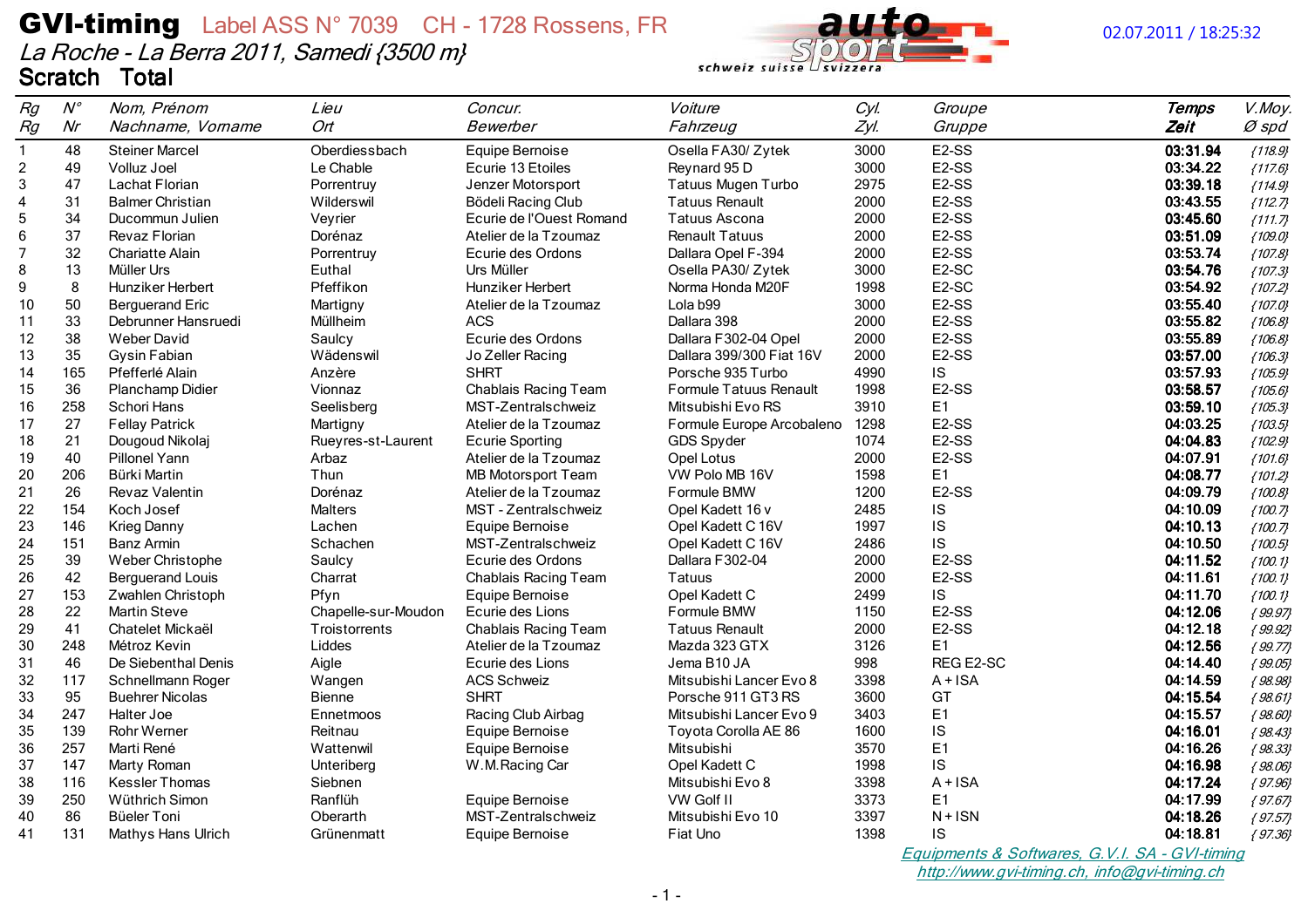

## 02.07.2011 / 18:25:32

| Rg | $N^{\circ}$    | Nom, Prénom             | Lieu              | Concur.                     | Voiture                   | Cyl. | Groupe             | <b>Temps</b> | V.Moy.      |
|----|----------------|-------------------------|-------------------|-----------------------------|---------------------------|------|--------------------|--------------|-------------|
| Rg | Nr             | Nachname, Vorname       | Ort               | Bewerber                    | Fahrzeug                  | Zyl. | Gruppe             | Zeit         | $Ø$ spd     |
| 42 | $\overline{7}$ | Grandjean Eric          | Ollon             | Chablais Racing Team        | Westfield 7 SE            | 1998 | E <sub>2</sub> -SC | 04:19.31     | ${97.18}$   |
| 43 | 228            | <b>Engel Peter</b>      | Lohnstorf         | Autersa Racing Team         | <b>VW Golf MLP</b>        | 2000 | E1                 | 04:19.43     | ${97.13}$   |
| 44 | 732            | Zurbrügg Benjamin       | Amsoldingen       | Autersa Racing Team         | <b>VW Polo</b>            | 2210 | REG <sub>E1</sub>  | 04:19.49     | ${97.11}$   |
| 45 | 138            | Oulevay Christophe      | Chavornay         | Team VWF                    | <b>VW Scirocco</b>        | 1600 | IS                 | 04:19.84     | ${96.98}$   |
| 46 | 137            | Lanz Andreas            | Maur              | Equipe Bernoise             | Toyota Corolla AE86       | 1600 | IS                 | 04:20.08     | ${96.89}$   |
| 47 | 212            | Farine Benoît           | St-Brais          | Ecurie des Ordons           | VW GOLF 16 V              | 1920 | E1                 | 04:20.16     | ${96.86}$   |
| 48 | 71             | Mächler Albin           | Wangen/SZ         | <b>ACS</b>                  | <b>BMW 1er M-Coupé</b>    | 5064 | SS Competition     | 04:21.58     | ${96.33}$   |
| 49 | 225            | Yerly Frédéric          | Strengelbach      | Gruyère Racing Team         | Renault Clio Cup          | 1998 | E1                 | 04:22.54     | ${95.98}$   |
| 50 | 202            | <b>Wittwer Daniel</b>   | Seftigen          | Autersa Racing Team         | VW Golf 1                 | 1600 | E <sub>1</sub>     | 04:22.88     | ${95.86}$   |
| 51 | 229            | Magnin Jonas            | Villars-sur-Glâne | <b>Ecurie Sporting</b>      | Renault Clio Cup Evo      | 2000 | E <sub>1</sub>     | 04:23.27     | ${95.71}$   |
| 52 | $\overline{1}$ | Charrière Bernard       | Sorens            | Charrière Bernard           | PRC Power Tec CN          | 3000 | CN                 | 04:24.25     | ${95.36}$   |
| 53 | 214            | Amweg Sabine            | Strengelbach      | Equipe Bernoise             | Renault Clio Cup          | 1998 | E1                 | 04:24.85     | $\{95.14\}$ |
| 54 | 219            | Köchli René             | Cham              | Zoatec Racing               | Honda Civic Vti           | 1998 | E <sub>1</sub>     | 04:24.90     | ${95.13}$   |
| 55 | 261            | Chiquita Jean Paul      | Orbe              | TeamVWF                     | <b>BMW 318 is</b>         | 4398 | E <sub>1</sub>     | 04:24.93     | ${95.11}$   |
| 56 | 223            | <b>Winiger Richard</b>  | Nierlet-les-bois  | <b>Ecurie Sporting</b>      | Honda Civic WinigeR-Artca | 1998 | E <sub>1</sub>     | 04:26.54     | ${94.54}$   |
| 57 | 241            | Mariaux Florent         | Vionnaz           |                             | BMW 323i E30              | 2794 | E1                 | 04:26.77     | ${94.46}$   |
| 58 | 66             | <b>Macherel Martial</b> | Bex               | Team Trajectoire            | Subaru Impreza WRX STI    | 4177 | SS                 | 04:26.85     | ${94.43}$   |
| 59 | 209            | Bieri Adrian            | Rümligen          | Autersa Racing Team         | <b>VW Scirocco</b>        | 1598 | E <sub>1</sub>     | 04:27.26     | ${94.29}$   |
| 60 | 111            | <b>Ulrich Patrick</b>   | Wichtrach         | Equipe Bernoise             | <b>BMW 320i</b>           | 1993 | $A + ISA$          | 04:27.32     | ${94.26}$   |
| 61 | 716            | Roberto Nicola          | Lussery-Villars   | <b>Original Racing Team</b> | Peugeot 205               | 1998 | REG <sub>E1</sub>  | 04:27.35     | ${94.25}$   |
| 62 | 23             | Maurer Jacques          | Le Locle          | Jacques Maurer              | Jedi-Honda                | 1137 | E <sub>2</sub> -SS | 04:27.79     | ${94.10}$   |
| 63 | 712            | Grispino Claudio        | Steinen           | Grispino Claudio            | Renault 5 Williams        | 2000 | REG <sub>E1</sub>  | 04:28.19     | ${93.96}$   |
| 64 | 159            | Comby Alexandre         | La Chaux-de-Fonds | Porsche Sport Cup           | Porsche 930 turbo         | 4474 | IS                 | 04:28.89     | ${93.71}$   |
| 65 | 238            | Bürki Martin            | Amsoldingen       | Autersa Racing Team         | BMW 325is                 | 2500 | E <sub>1</sub>     | 04:29.97     | ${93.34}$   |
| 66 | 107            | <b>Murisier Pierre</b>  | Rue               |                             | Peugeot 106 GTi 16V       | 1587 | $A + ISA$          | 04:31.58     | ${92.79}$   |
| 67 | 208            | Wüthrich Urs            | Schwarzenburg     | Equipe Bernoise             | Mazda 323                 | 1598 | E1                 | 04:32.03     | ${92.63}$   |
| 68 | 311            | Schumann Oswald-Karl    | Neuchâtel         | Scuderia Taifyn             | Porsche 911 SC            | 2993 | REG <sub>L3</sub>  | 04:34.12     | ${91.93}$   |
| 69 | 142            | Ruedi Schmid            |                   |                             | VW Golf 18                | 1588 | IS                 | 04:34.36     | ${91.85}$   |
| 70 | 200            | Wütrich Hans            | Fahrni            | <b>ACS</b>                  | Mini Cooper               | 1398 | E <sub>1</sub>     | 04:34.40     | ${91.83}$   |
| 71 | 215            | Böhler Stefan           | Schleinikon       | Racing Club Airbag          | Renault R5 GTE            | 1998 | E <sub>1</sub>     | 04:34.63     | ${91.75}$   |
| 72 | 224            | <b>Winiger Fabrice</b>  | Grolley           | <b>Ecurie Sporting</b>      | Renault Clio Cup 3        | 1998 | E1                 | 04:34.73     | ${91.72}$   |
| 73 | 726            | <b>Beyeler Etienne</b>  | La Chaux          |                             | Opel Ascona B             | 2400 | REG <sub>E1</sub>  | 04:37.07     | ${90.95}$   |
| 74 | 221            | Nicolet Jérôme          | Cottens           | <b>Ecurie Sporting</b>      | Renault Clio RS Cup       | 1998 | E1                 | 04:37.17     | ${90.91}$   |
| 75 | 216            | Fellmann Marcel         | Grossdietwil      | <b>ACS</b>                  | Renault Clio 2.0 Sport DM | 1998 | E1                 | 04:37.31     | ${90.87}$   |
| 76 | 91             | Forestier Jean-Marc     | Cologny           | Ecurie 4 Anneaux            | Porsche 964 RSR           | 3600 | Coupe              | 04:37.72     | ${90.73}$   |
| 77 | 718            | Tissières Pierre-Daniel | Orsières          |                             | Opel Kadett C GT/E        | 1978 | REG <sub>E1</sub>  | 04:38.09     | ${90.61}$   |
| 78 | 713            | Henchoz Guillaume       | Gollion           |                             | Renault clio cup          | 1998 | REG <sub>E1</sub>  | 04:38.28     | ${90.55}$   |
| 79 | 220            | Küpfer Patrick          | Kaufdorf          | Equipe Bernoise             | Opel Corsa                | 1998 | E1                 | 04:38.47     | ${90.49}$   |
| 80 | 2              | Pralong Gary            | Vernayaz          | Pralong Gary                | Mini Westfield trz        | 998  | E2-SH              | 04:39.48     | ${90.16}$   |
| 81 | 106            | Monod Julien            | Montherod         | Racing Team Nyonnais        | Citroën C <sub>2</sub>    | 1600 | $A + ISA$          | 04:40.01     | ${89.99}$   |
| 82 | 53             | <b>Wicki Robert</b>     | Hagendorn         | Equipe Bernoise             | Honda Integra Typ R       | 1797 | SS                 | 04:40.52     | ${89.83}$   |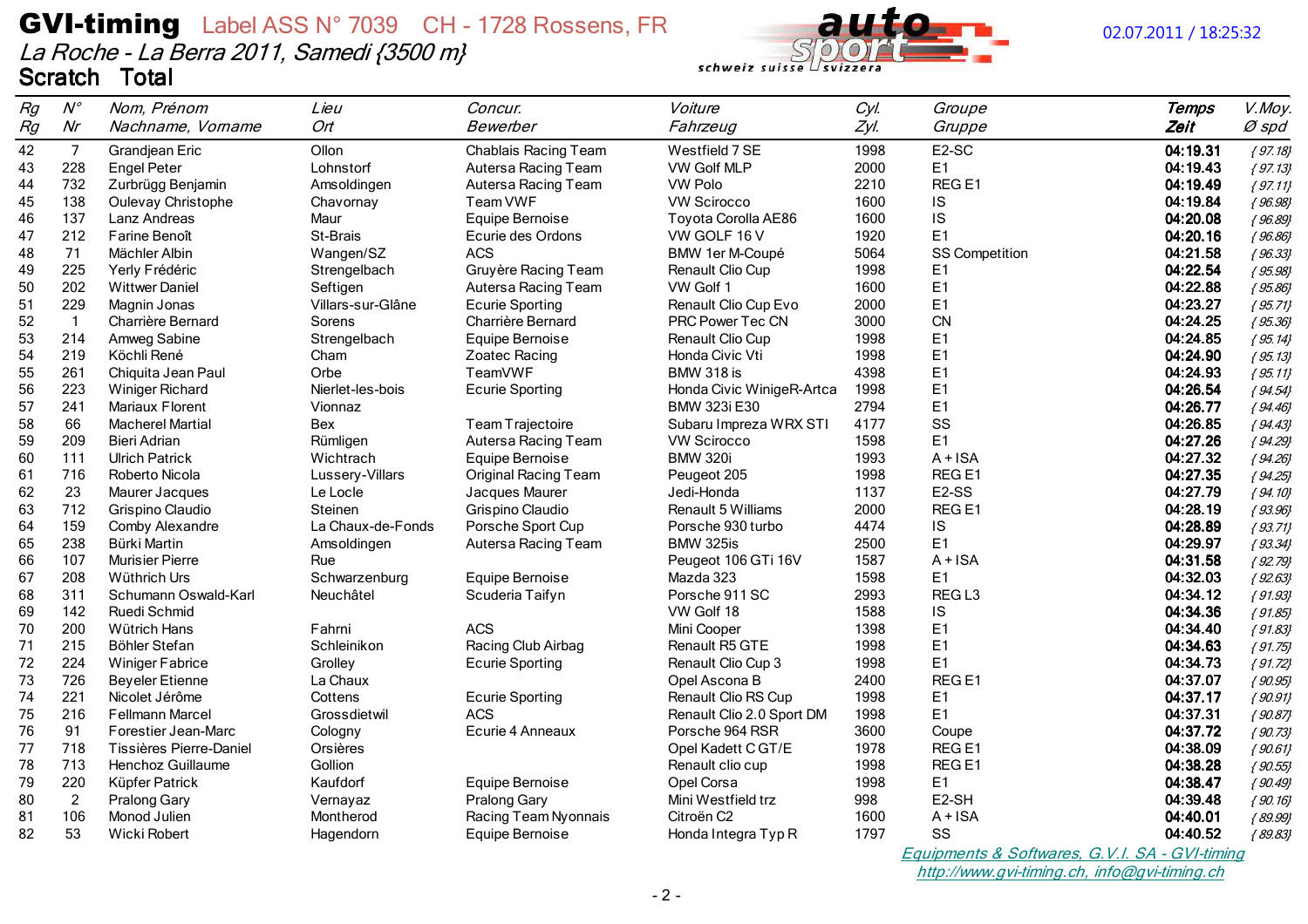

#### 02.07.2011 / 18:25:32

| Rg  | $N^{\circ}$    | Nom, Prénom                 | Lieu              | Concur.                    | Voiture                 | Cyl. | Groupe            | <b>Temps</b>                                                          | V.Moy.      |
|-----|----------------|-----------------------------|-------------------|----------------------------|-------------------------|------|-------------------|-----------------------------------------------------------------------|-------------|
| Rg  | Nr             | Nachname, Vorname           | Ort               | Bewerber                   | Fahrzeug                | Zyl. | Gruppe            | Zeit                                                                  | $Ø$ spd     |
| 83  | 201            | <b>Oulevey Fabrice</b>      | Villars-Bramard   | <b>Ecurie Sporting</b>     | Lada Samara 1.3         | 1288 | E1                | 04:41.05                                                              | ${89.66}$   |
| 84  | 301            | Fauler Dani                 | Stadel            |                            | VW Golf 1 GTI           | 1800 | REG <sub>L3</sub> | 04:42.11                                                              | ${89.32}$   |
| 85  | 213            | Marmorat Alain              | La Verrerie       | Ecurie des Lions           | Opel Corsa A            | 1997 | E <sub>1</sub>    | 04:42.12                                                              | ${89.32}$   |
| 86  | $\overline{4}$ | Bovier Jean-Pierre          | Vex               | Ecurie 13 Etoiles          | <b>Austin Cooper RS</b> | 1298 | E2-SH             | 04:42.41                                                              | ${89.23}$   |
| 87  | 714            | <b>Jakober Patrick</b>      | Kerns             | P.Jakober                  | VW Golf 1               | 1800 | REG <sub>E1</sub> | 04:42.61                                                              | ${89.16}$   |
| 88  | 715            | Maître Francis              | Vermes            |                            | <b>VW Golf GTI</b>      | 1984 | REG <sub>E1</sub> | 04:43.99                                                              | ${88.73}$   |
| 89  | 237            | <b>Bellon Lionel</b>        | Monthey           | Chablais Racing Team       | BMW 325i e36            | 2493 | E <sub>1</sub>    | 04:44.70                                                              | ${88.51}$   |
| 90  | 801            | Scapozza Nello              | Bellinzona        |                            | Alpine Renault A 110    | 1800 | Historique        | 04:45.77                                                              | ${88.18}$   |
| 91  | 141            | <b>Zihlmann Roland</b>      | Wolhusen          | MST-Zentralschweiz         | VW Golf I               | 1598 | IS.               | 04:45.88                                                              | ${88.14}$   |
| 92  | 703            | Esteves Michaël             | Dorénaz           |                            | VW Jetta                | 1599 | REG <sub>E1</sub> | 04:46.13                                                              | ${88.07}$   |
| 93  | 62             | <b>Gysler Fred</b>          | Chéserex          | Racing Team Nyonnais       | Porshe 997 GT3 RS       | 3800 | SS                | 04:46.95                                                              | ${87.82}$   |
| 94  | 405            | <b>Nyffeler Daniel</b>      | Rüeggisberg       |                            | Opel Kadett GSI         | 1997 | REG <sub>L4</sub> | 04:47.17                                                              | ${87.75}$   |
| 95  | 303            | Zaugg Markus                | Rüderswil         | Racing Team Zäziwil        | Opel Kadett C           | 1957 | REG <sub>L3</sub> | 04:47.97                                                              | ${87.50}$   |
| 96  | 236            | Wälti Antony                | La Cibourg        | Scuderia Taifyn            | VW Golf 1 16V           | 2008 | E1                | 04:48.27                                                              | ${87.41}$   |
| 97  | 249            | Wälti Xavier                | La Cibourg        | Scuderia Taifyn            | BMW 320 I E30           | 3050 | E <sub>1</sub>    | 04:49.12                                                              | ${87.16}$   |
| 98  | 702            | Droz Daniel                 | Lieugex 63        | Chablais Racing Team       | Golf 17                 | 1598 | REG <sub>E1</sub> | 04:49.16                                                              | ${87.14}$   |
| 99  | 81             | Sippel Fabien               | Givrins           |                            | Honda Integra Type-R    | 1797 | $N + ISN$         | 04:50.35                                                              | ${86.79}$   |
| 100 | 730            | Liechti Marcel              | Savagnier         | Ecurie des Lions           | Opel                    | 2400 | REG <sub>E1</sub> | 04:51.38                                                              | ${86.48}$   |
| 101 | 76             | <b>Badertscher Bernhard</b> | Heimberg          | Equipe Bernoise            | Citroen Saxo            | 1587 | $N + ISN$         | 04:51.42                                                              | ${86.47}$   |
| 102 | 729            | Jeannet Sylvain             | La Praz           | <b>Ecurie Racing Fans</b>  | Fiat Punto GT           | 2376 | REG <sub>E1</sub> | 04:52.20                                                              | ${86.24}$   |
| 103 | 51             | Kuhn Oski                   | Zürich            | <b>RCU</b>                 | Honda Integra Type R    | 1797 | SS                | 04:53.39                                                              | ${85.89}$   |
| 104 | 717            | <b>Thuner Florian</b>       | Bussy (FR)        | <b>Ecurie Performance</b>  | Opel Kadett C GT/E      | 1978 | REG <sub>E1</sub> | 04:54.19                                                              | ${85.65}$   |
| 105 | 505            | <b>Magnin Marcel</b>        | Cheyres           | <b>Ecurie Sporting</b>     | Honda Civic Type R      | 1998 | REG N + ISN       | 04:54.50                                                              | ${85.56}$   |
| 106 | 140            | Sprecher Roland             | Kirchleerau       | Equipe Bernoise            | Peugeot 106 TDM         | 1600 | IS                | 04:54.79                                                              | ${85.48}$   |
| 107 | 77             | Kaltenrieder Bryan          | Pomy              | Team Trajectoire           | Peugeot 106 GTI         | 1600 | $N + ISN$         | 04:55.97                                                              | ${85.14}$   |
| 108 | 401            | Egli Philip                 | Zürich            | Racing Club Airbag         | VW Scirocco 16V         | 1780 | REG <sub>L4</sub> | 04:57.04                                                              | ${84.83}$   |
| 109 | 112            | Wegmann Heinz               | Ringgenberg       | Racing Team Zäziwil        | Renault Clio 16V        | 1764 | $A + ISA$         | 04:59.02                                                              | ${84.27}$   |
| 110 | 235            | <b>Rohrbach Patrick</b>     | Loveresse         |                            | BMW 325 E30             | 2493 | E1                | 04:59.49                                                              | ${84.14}$   |
| 111 | 731            | Valceschini Patrick         | Yverdon           | Ecurie Performance         | Opel Kadett C GT/E      | 2400 | REG <sub>E1</sub> | 05:01.75                                                              | ${83.51}$   |
| 112 | 701            | Conne Stéphane              | Gland             | Ecurie Performance         | Citroen Saxo VTS 16 y   | 1587 | REG <sub>E1</sub> | 05:02.35                                                              | ${83.34}$   |
| 113 | 52             | Scapozza Matteo             | Zürich            | Squadra Corse Quadrifoglio | Renault Clio RS         | 1998 | SS                | 05:06.90                                                              | ${82.11}$   |
| 114 | 404            | <b>Robert Christian</b>     | <b>Morrens</b>    | Ecurie des Lions           | BMW E30                 | 1795 | REG <sub>L4</sub> | 05:08.40                                                              | ${81.71}$   |
| 115 | 402            | <b>Felder Eric</b>          | Chardonne         | <b>Felder Eric</b>         | Honda Integra Type R    | 1797 | REG <sub>L4</sub> | 05:08.44                                                              | ${81.70}$   |
| 116 | 727            | Deladoey Jean-Daniel        | Collombey         | Ecurie Performance         | <b>BMW E30 325</b>      | 2493 | REG <sub>E1</sub> | 05:09.22                                                              | ${81.49}$   |
| 117 | 501            | Monnot Cédéric              | <b>Travers</b>    | Scuderia Taifyn            | Citroen Saxo VTS        | 1587 | REG N + ISN       | 05:25.92                                                              | $\{77.31\}$ |
| nc  | 211            | <b>Huwiler Thomas</b>       | <b>Altwis</b>     | Racing Club Airbag         | BMW E30                 | 1796 | E1                | $\sim$ - $\sim$                                                       |             |
| nc  | 256            | <b>Kistler Dany</b>         | Nürensdorf-Breite | Racing Club Airbag         | Audi RS2                | 3784 | E <sub>1</sub>    | $\frac{1}{2}$ and $\frac{1}{2}$                                       |             |
| nc  | 203            | <b>Maillard Stive</b>       | Chöex             | MST - Zentralschweiz       | Toyota Corolla ae86     | 1587 | E <sub>1</sub>    | $\div$                                                                |             |
| nc  | 260            | <b>Barraud Nicolas</b>      | Lonay             | Team VWF                   | <b>BMW 318i</b>         | 3534 | E <sub>1</sub>    | -:--.--                                                               |             |
| nc  | 45             | <b>Golay Didier</b>         | Mossel            | Team Trajectoire           | Funyo 4                 | 1998 | <b>REG CN</b>     | -:--.--                                                               |             |
| nc  | 113            | <b>Spring Andreas</b>       | Mamishaus         | <b>MB Motorsport Team</b>  | BMW 318is-4 E36         | 1795 | $A + ISA$         |                                                                       |             |
|     |                |                             |                   |                            |                         |      | $\sim$ $\sim$     | -:--.--<br>$\sim$ $\sim$ $\sim$ $\sim$ $\sim$<br>$\sim$ $\sim$ $\sim$ |             |